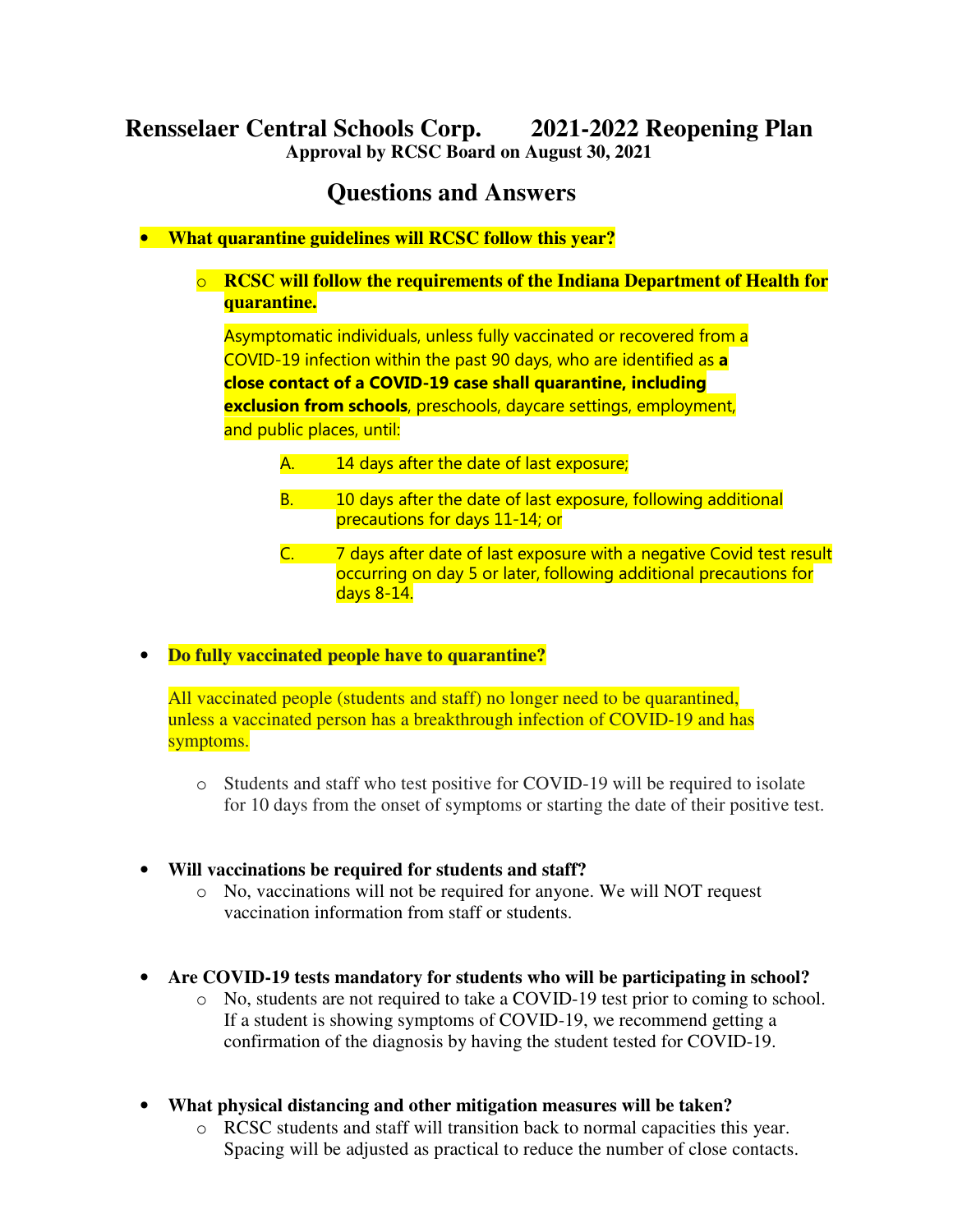## • **Who is considered a close contact to someone with COVID-19?**

 $\circ$  For COVID-19, a close contact is defined as anyone who was within 6 feet of a person who receives a positive test result (OR a written doctor's diagnosis for COVID-19) for at least 15 minutes starting from 2 days before the person began feeling sick until the time the patient was isolated. (The distance is no longer 3 feet because we have eliminated the mask requirement.)

## • **Who will screen students and staff for COVID-19 symptoms each day?**

- o Parents must screen their children for COVID-19 symptoms each morning. All staff must self-screen for symptoms each day prior to coming to school.
- o People with COVID-19 can have a wide range of symptoms ranging from mild to severe illness. Symptoms may appear 2-14 days after exposure to the virus.
- o Daily Screening Process If the answer is "yes" to any of the following, parents/guardians must keep the student home and contact the school nurse:
	- In the last 14 days, have you been asked to self-isolate by a public health official or medical personnel
	- Fever  $(100.4 \text{°F or higher})$
	- New loss of taste or smell
	- Runny nose/nasal congestion
	- New uncontrolled cough that causes difficulty breathing (for students with chronic allergic/asthmatic cough, a change in their cough from baseline)
	- Diarrhea, vomiting, or abdominal pain
	- Sore throat
	- New onset of severe headache, especially with a fever
- o RCSC will NOT be screening every student and staff member each day.

## • **Will individuals identified as close contacts be monitored?**

- o Close Contacts will be **required to quarantine** according to Indiana Department of Health requirements.
- **What is the process for reporting a suspected COVID-19 infection for a student or staff?** 
	- o In order to prevent the spread, it is necessary to report absences due to COVID-19 symptoms or exposure to an infected person. Please notify your child's school immediately based on the following guidance:
		- Students follow the normal absence reporting process
		- Staff direct supervisor
		- Visitor school building and the individual with whom you met
	- o A student or staff member who is awaiting the results of a COVID-19 test cannot return to school IF he/she is, or has been, experiencing symptoms. If a student or staff member does not have symptoms (is asymptomatic) and is only taking a COVID-19 test out of an abundance of caution, he/she may return to school immediately and self-monitor for symptoms.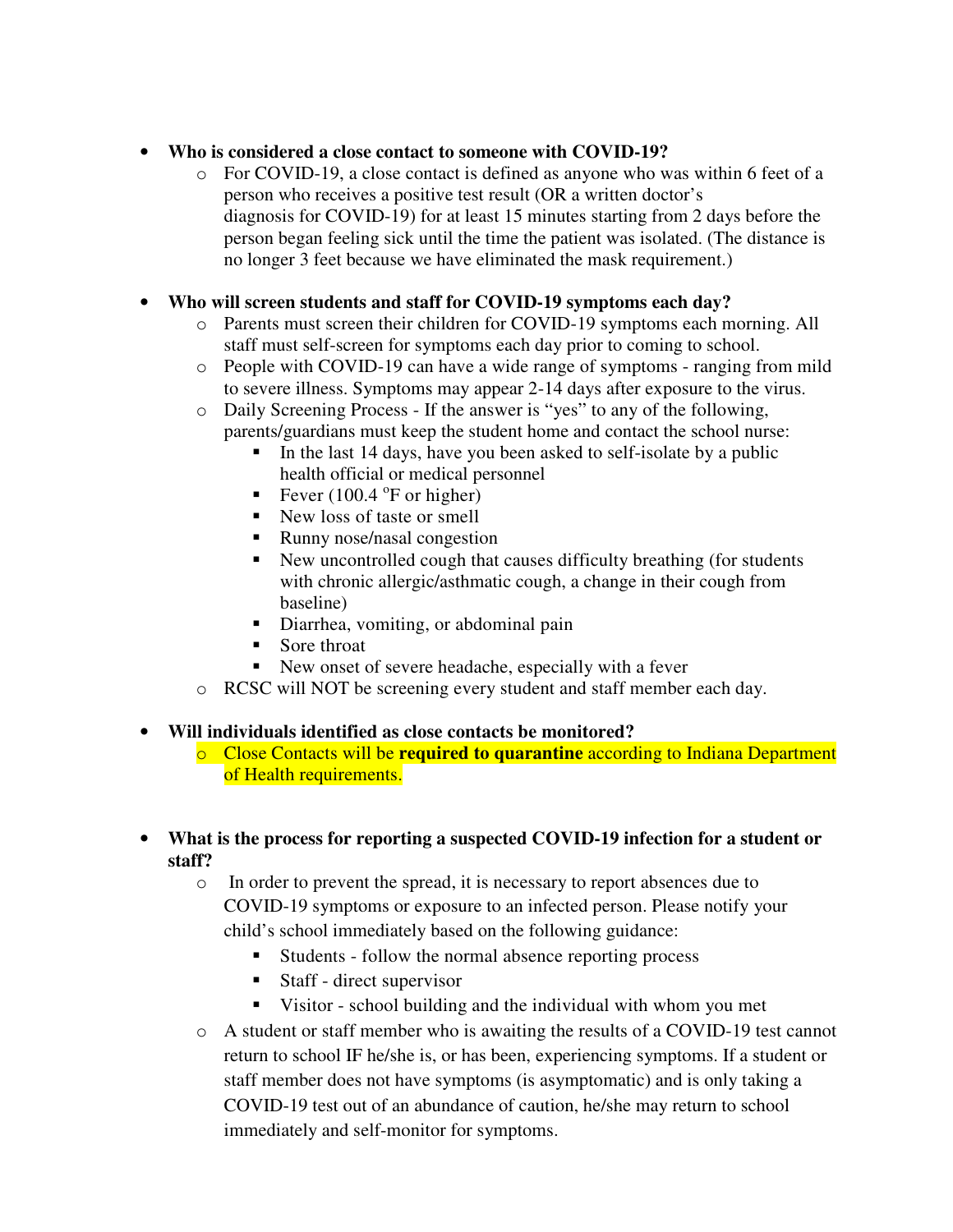- o Anyone with symptoms of COVID-19 who had a negative test may return to school:
	- Must be 24 hrs fever free without the use of fever-reducing medications
	- Other symptoms resolved
	- No doctor's note required
	- If having symptoms, must complete 10-day isolation
- o Anyone with symptoms who is not tested must isolate. Siblings may attend school unless the symptomatic household member receives a positive result from the COVID-19 test or the sibling develops symptoms.
- $\circ$  If a household member tests positive, a student or staff member will have to quarantine for 10 days.
- o Anyone with symptoms in a household who is tested should quarantine while waiting for test results.
- o If the symptomatic person without a positive test is diagnosed with another condition that explains the symptoms, or tests negative, then no quarantine for close contacts is necessary.
	- If not tested, a provider's note with alternate diagnosis will be needed to return to school.
- o Parents may choose for their other child or children to stay home and quarantine if a household member is awaiting a COVID-19 test result, but the siblings or other family members are not required to quarantine at this time.
- o The school WILL NOT send students or staff home who are feeling well when one of his/her family members is sent home by a school nurse because he/she is sick at school.

## • **What will happen if a student or staff member has a confirmed case of COVID-19?**

- o Notify the school office.
- o RCSC's nurse or school principal will contact the Jasper County Health Department.
- $\circ$  If a closure or change in school format is necessary, the school may consult with the Jasper County Health Department to determine the status of school activities including the length of closure, extracurricular activities, co-curricular activities, and before- and after-school programs.
- o School nurses will closely track student and staff absences. When a parent or guardian notifies the school that a student is ill, the school may ask the parent whether the student is exhibiting any symptoms of COVID-19. If an employee calls in sick or appears ill, the school can inquire as to whether the employee is experiencing any COVID-19 symptoms.
- o School nurses will work with each family to plan the re-entry for on-site learning. A doctor's note may be required for re-entry.
- o Siblings of students who are sent home because they are sick do not need to be sent home from school as long as they do not exhibit any symptoms.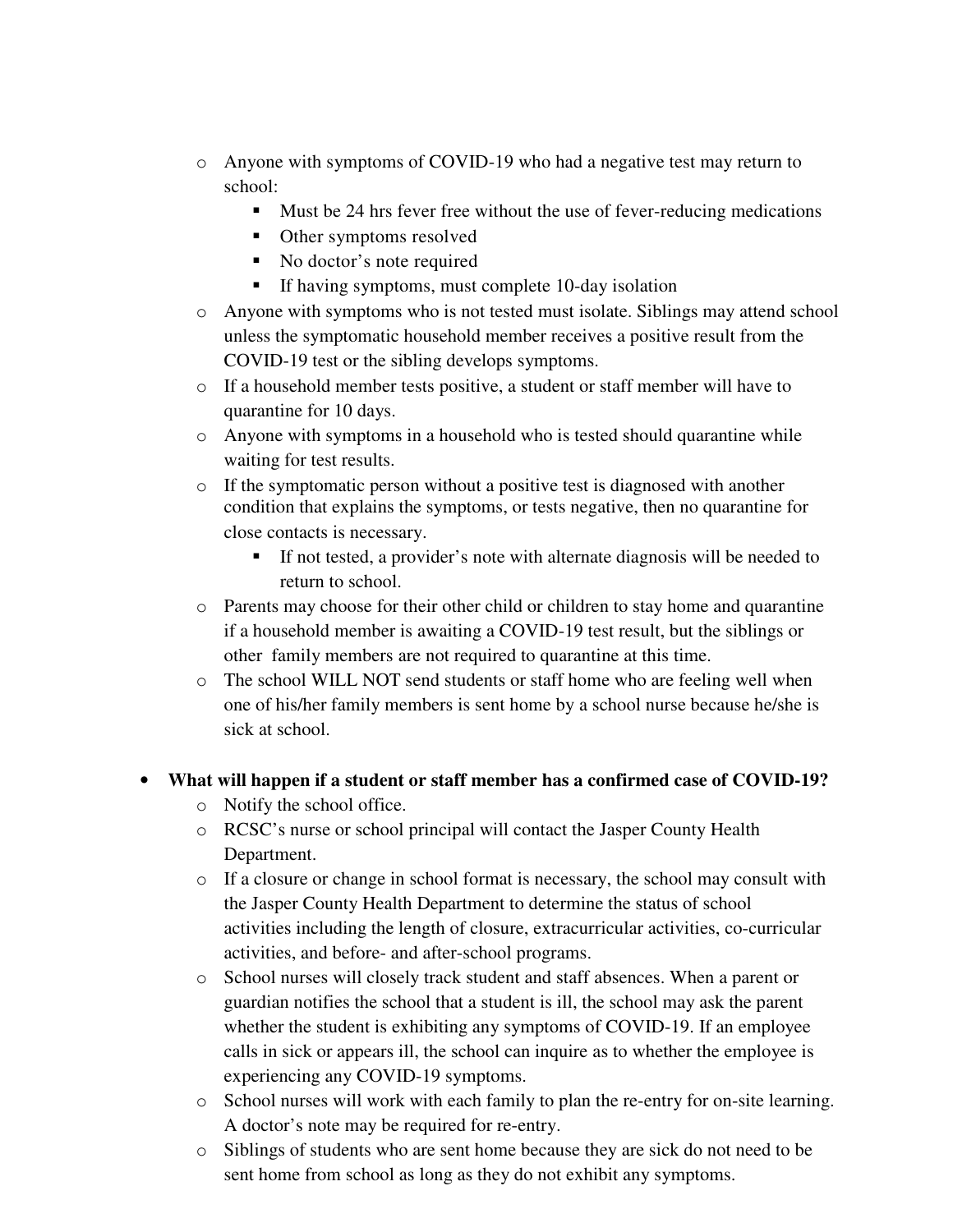- **What will happen if a student or staff member has an unconfirmed case of COVID-19, yet exhibits symptoms?** 
	- o Parents and guardians MUST communicate with the school nurse when they believe a child could have an unconfirmed case of COVID-19.
	- o School nurses will work with each family to plan the re-entry for on-site learning. A doctor's note may be required for re-entry.
- **Will there be a Remote Learning Option for my child this year?** 
	- o All students will return to in person classes for the 2021-2022 School Year. RCSC will NOT provide a Remote Learning Option.
		- Students in Quarantine
			- o Students who are required to isolate or quarantine at home because of symptoms or a positive COVID-19 test need to continue working from home so that they do not fall behind in their learning. We count students in quarantine as present at school for attendance as long as they complete their work each day. If a student is too ill to continue schoolwork, then he/she will be counted absent and need to follow the student handbook policy for make-up work for their school.

## • **How will RCSC implement the attendance plan this year?**

- o All schools will not use attendance incentives, like perfect attendance awards, to promote attendance, but all schools will follow the regular attendance plan and procedures.
- RCSC staff will still contact parents of students who are chronically absent to discuss the reasons for being absent, but we will do so with the understanding that health concerns are a priority to ensure the safety of all students and staff.

## • **Will I be allowed to visit my child's school?**

- o All visitors and volunteers need to have a background check on file
- o At this time, visitor processes for programs, events and other activities will return to normal, pre-pandemic expectations.
- o Visitors to the classroom will be required to wear a mask
- o Parents may choose to attend a case conference on-site. Our preference is for all case conferences to be completed using video conferencing to minimize any health risks for all who are involved on the Case Conference Committee. We also found this option to be extremely convenient and efficient for families.
	- If the parent/guardian chooses an on-site conference, he/she MUST complete the COVID-19 self-check for possible symptoms prior to entering the school.